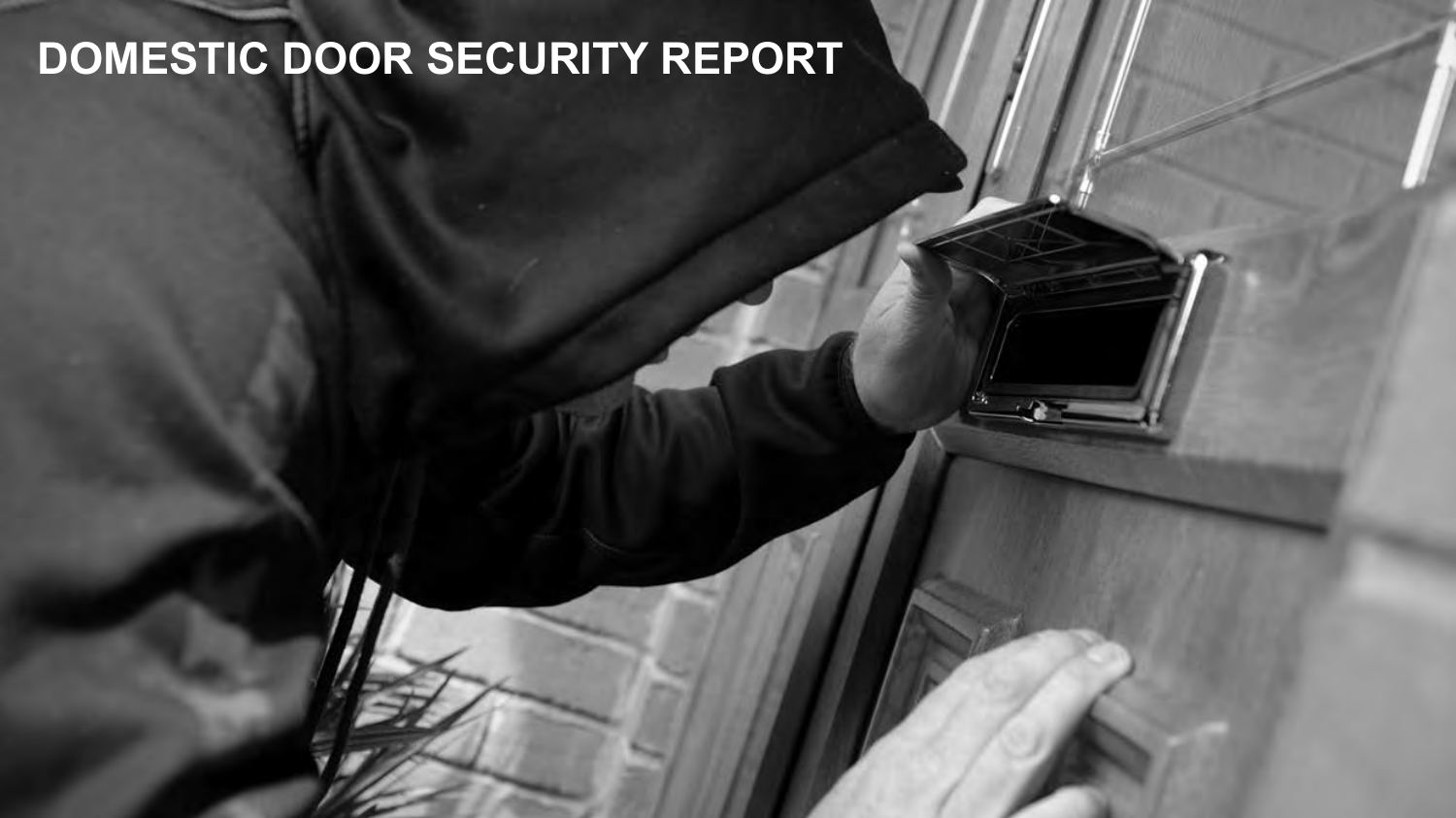# **181 independent locksmiths**

Total on-line responses includes Master Locksmith Association Members

Date created: March 2018

© Brisant-Secure 2019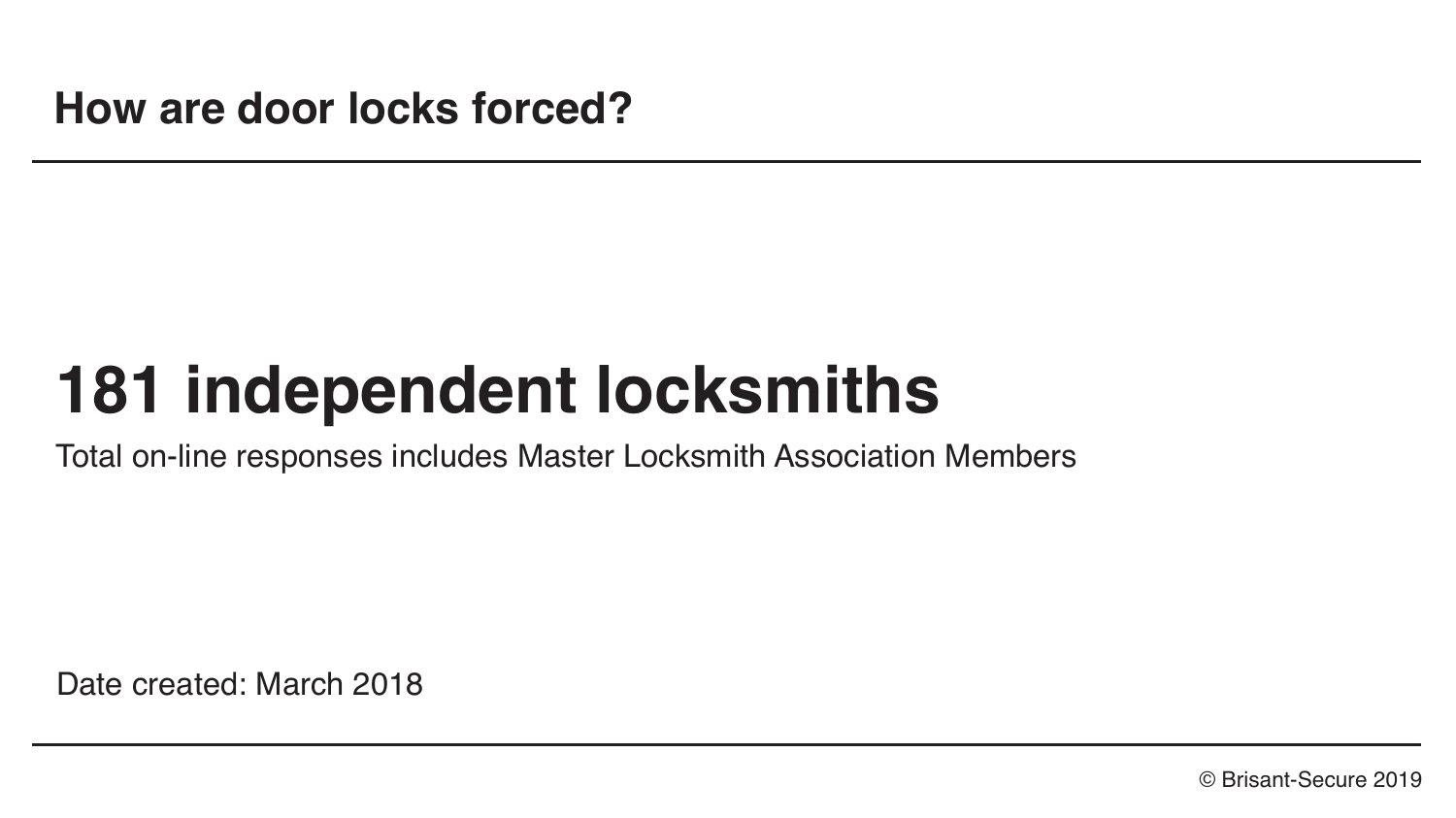#### **Which attack methods had been used on the euro-cylinders you replaced in 2017 following an intruder attack?**

|            | <b>Snapping</b> | <b>Drilling</b> | Picking/Bumping* |
|------------|-----------------|-----------------|------------------|
| Entry type | 2752            | 421             |                  |
| %          | 84.7            | 13              | 2.3              |

**84.7%** of all forced lock entries used the snap method

**Base**: 181 independent locksmiths and 3250 locks

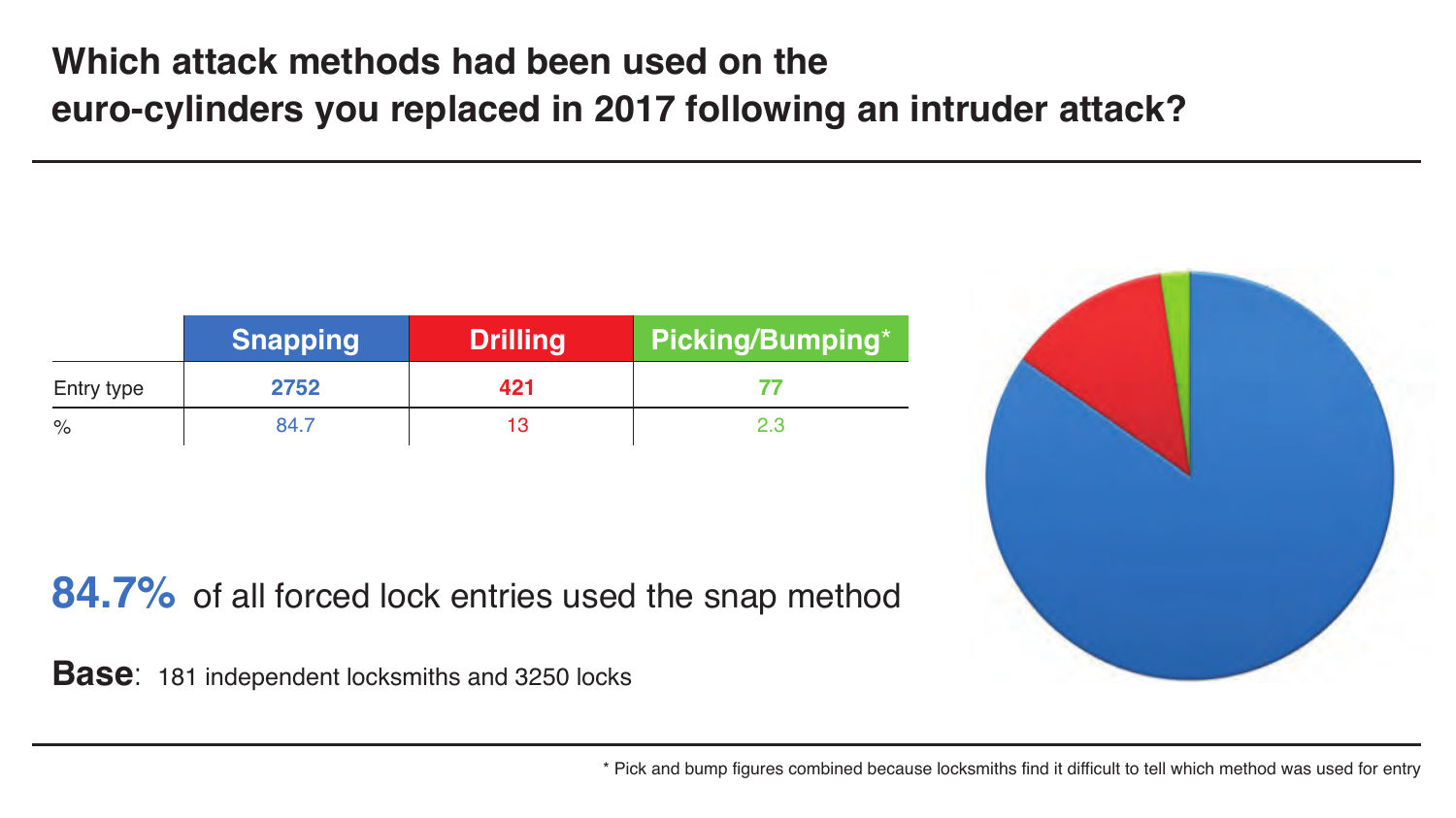### **How are homes being broken into?**

|                                  | Mar-08 | Mar-09 | <b>Mar-10</b> | Mar-11 | Mar-12 | Mar-13 | Mar-14 | <b>Mar-15</b> | Mar-16 | <b>Mar-17</b> |
|----------------------------------|--------|--------|---------------|--------|--------|--------|--------|---------------|--------|---------------|
| Door entry (%)                   | 70     |        | 73            |        | 73     | 73     |        | 74            | 76     | 74            |
| Of which were<br>forced lock (%) | 40.0   | 40.8   | 39.7          | 38.0   | 37.0   | 39.7   | 38.0   | 38.0          | 31.0   | 29.0          |

|                                  | Mar-08 | Mar-09 | Mar-10 | Mar-11 | $Mar-12$ | <b>Mar-13</b> | Mar-14 | Mar-15 | Mar-16 | Mar-17 |
|----------------------------------|--------|--------|--------|--------|----------|---------------|--------|--------|--------|--------|
| Window entry (%)                 | 30     | 26     | 25     | 26     | 28       | 24            | 28     | 23     | 23     | 23     |
| Of which were<br>forced lock (%) | 40.0   | 38.5   | 40.0   | 42.3   | 39.3     | -41.          | 42.9   | 43.5   | 10.0   | 10.0   |

**74%** of all burglaries are through the door

**29%** of all burglaries are through the door are by forcing the lock

**23%** of all burglaries are through the window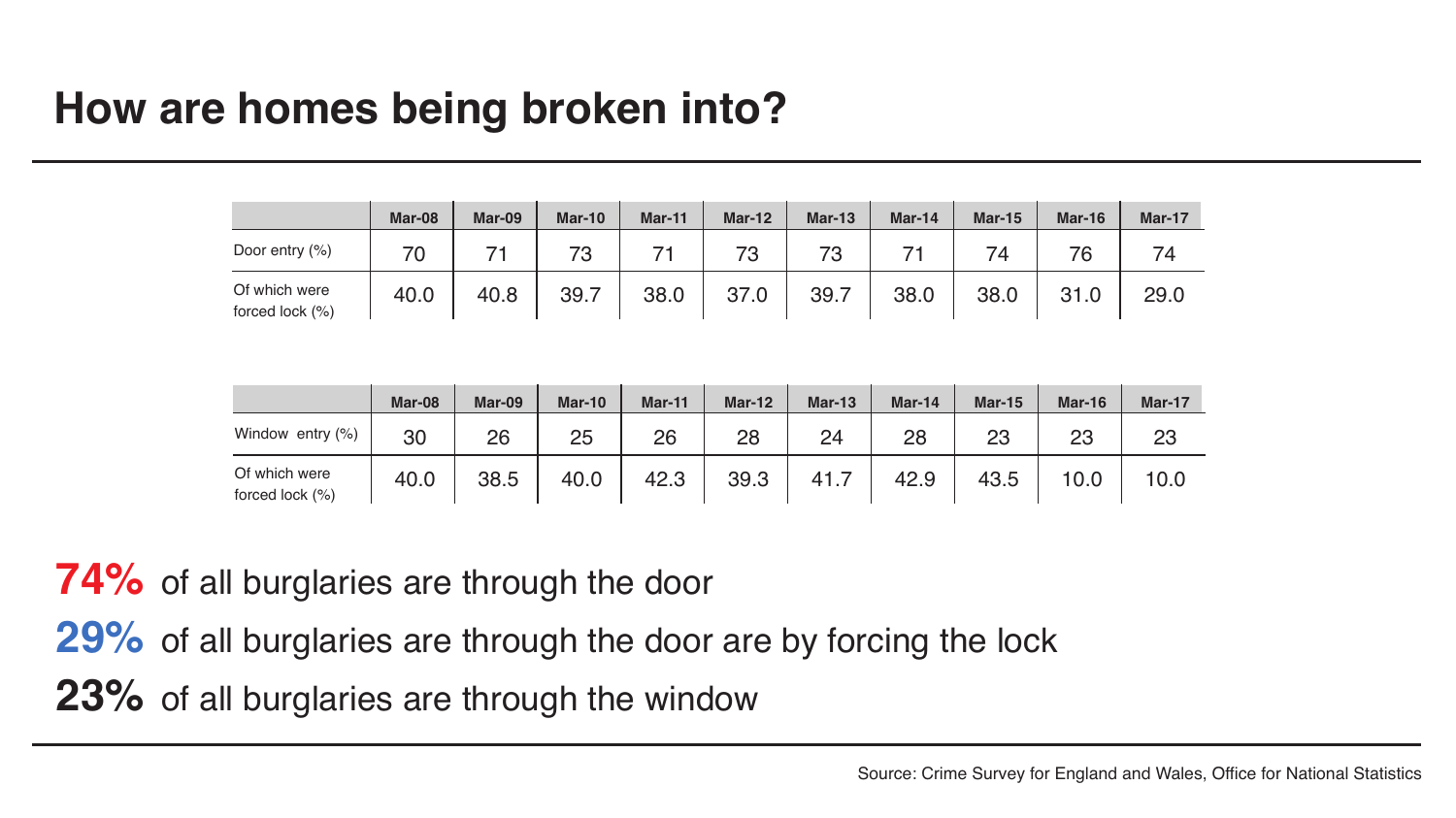### **Of all attempted burglary to year ending March 2017**

**64%** were whilst someone was at home in **30%** of burglary attempts the homeowner saw the intruder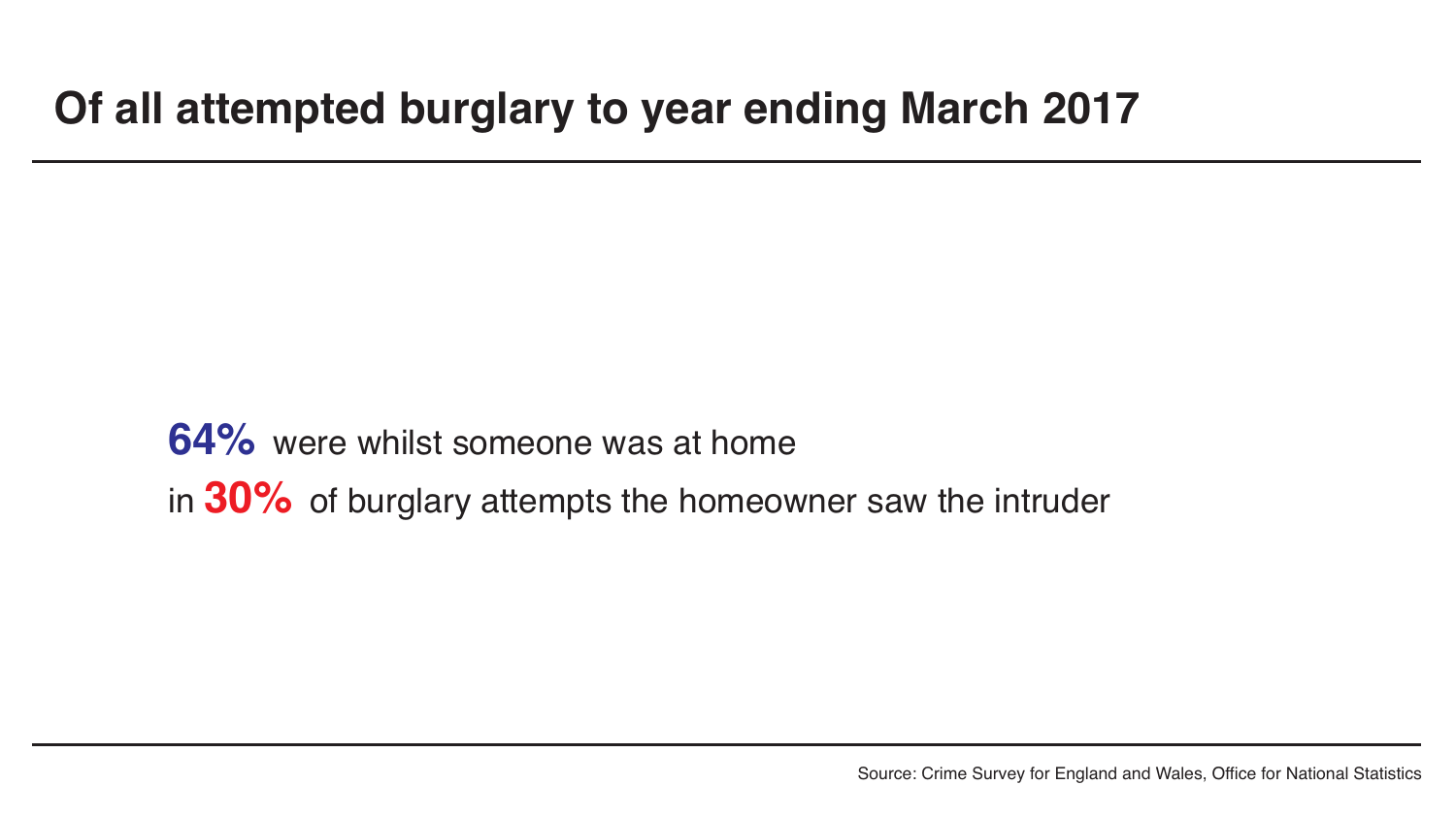# **2677 homeowners**

Total on-line responses

Date created: March 2018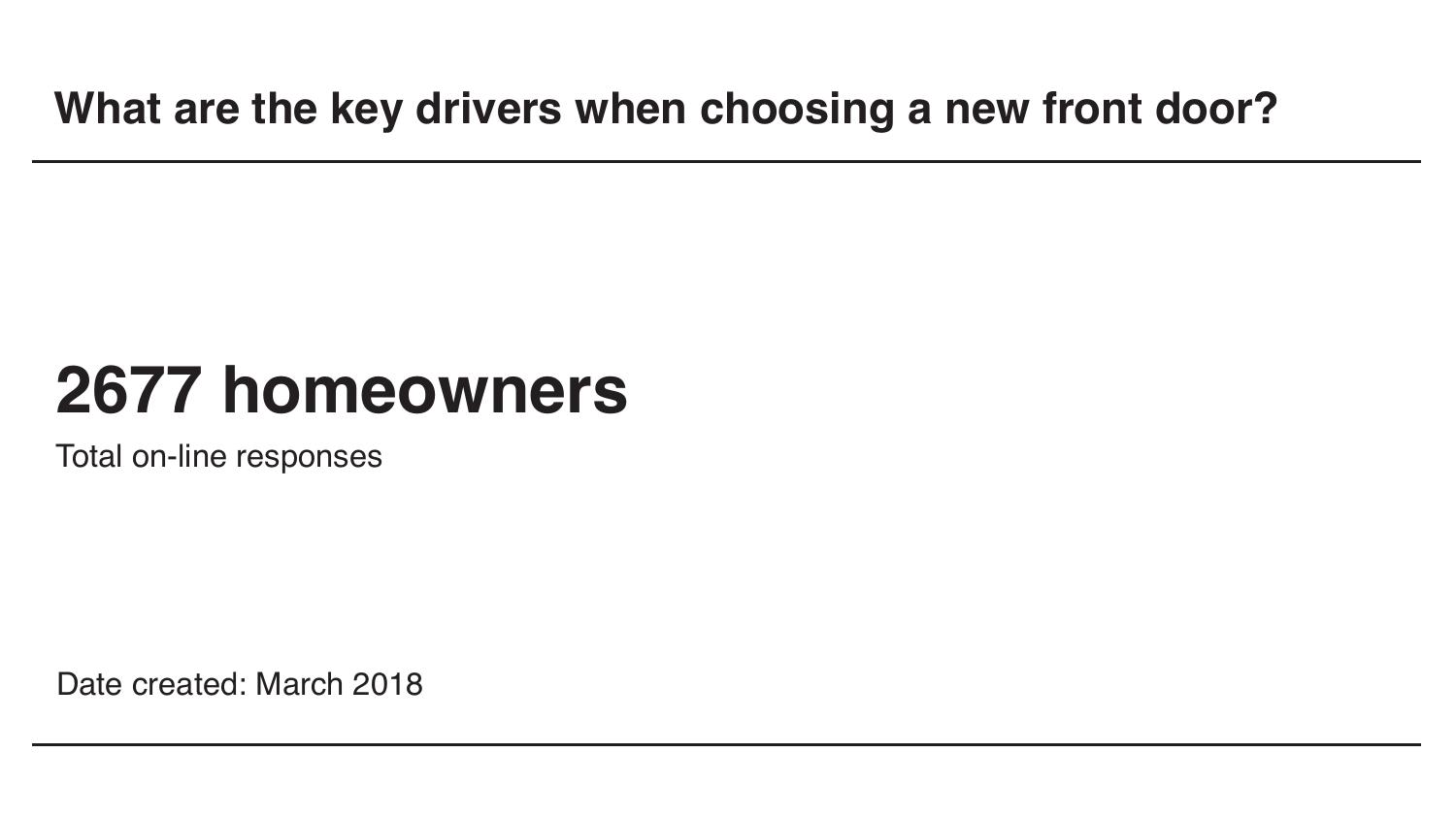#### **When you were buying a door how important was security in your decision?**

| <b>Most important</b> | Important    | <b>Less important</b> | <b>Least important</b> |  |  |
|-----------------------|--------------|-----------------------|------------------------|--|--|
| 80.5%                 | <b>16.6%</b> | $2.3\%$               | 0.6%                   |  |  |

**80.5%** consider security as the 'most important' factor

**Base:** 2677 GB homeowners